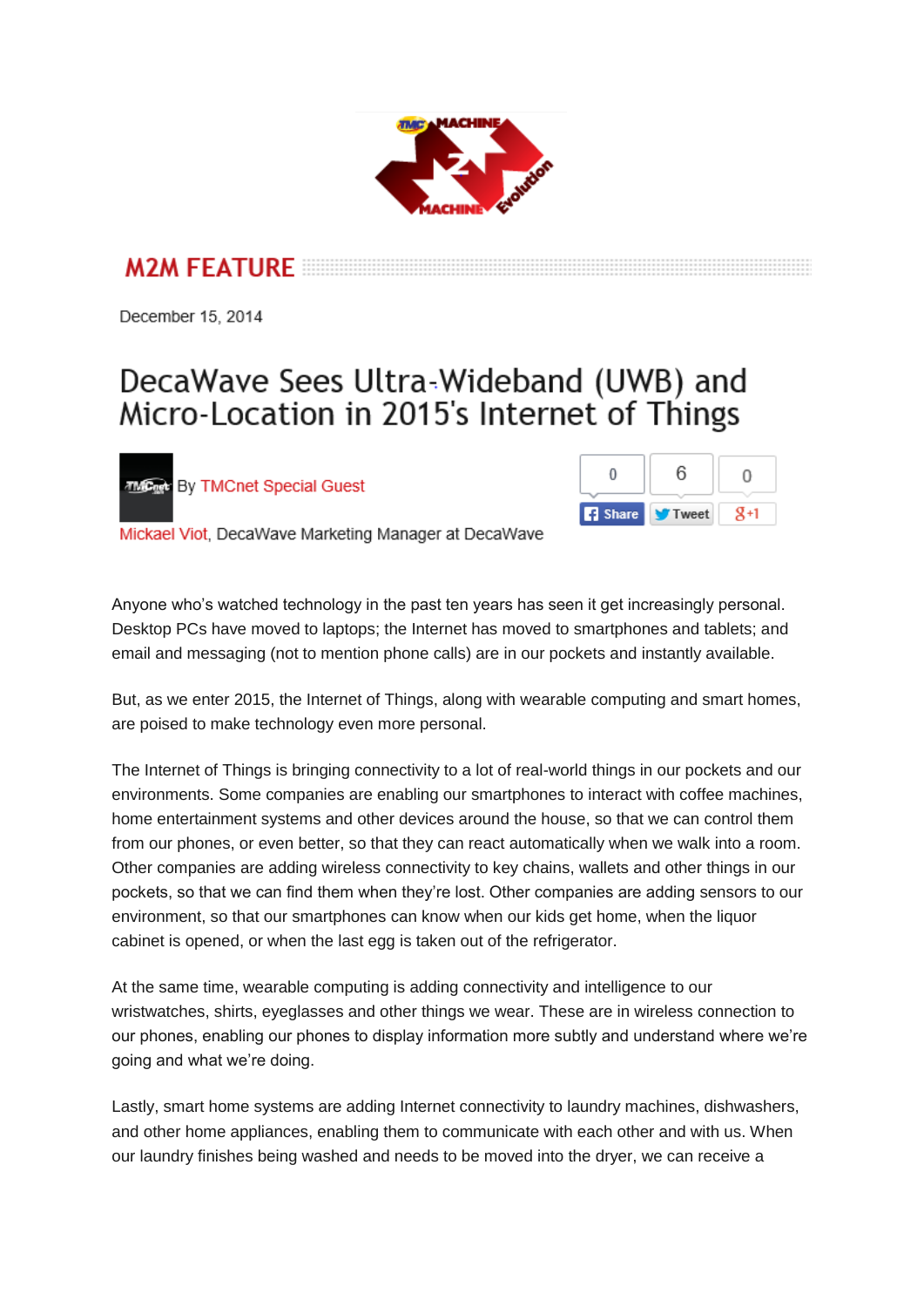message on our TV screens or on our connected bathroom mirrors, or on our smartphones, depending on where we are.

The biggest common denominator of all of these new developments is wireless connectivity. How will our smartphones, our appliances, our wearable devices, the things in our pockets and sensors around the house communicate with each other?

For many, the first thought is to use Bluetooth or Wi-Fi, which are available in almost all smartphones and other mobile devices. But Wi-Fi and Bluetooth are both one-to-one pairing protocols. If one device is connected to another device, it's not communicating with all the others. One approach is to connect through a router or hub, but this loses the simplicity and straightforwardness of "things" connecting directly to each other. A standard is needed for communication over mesh networks, in which all the devices in the house can communicate with all the others.

Another challenge in using Wi-Fi or Bluetooth for the Internet of Things is the importance of location tracking. How will our smartphones know which room we are in, to display the movie we're watching on the nearby screen? How will the washing machine know which screen is best to send us a message that the laundry is ready? How will our home entertainment systems and smart picture frames know who is in the room, to play the appropriate music and show the appropriate pictures and artwork?

Wi-Fi and Bluetooth are both inherently limited in how accurately they can track distance and location. Because of the properties of narrowband radio, they can only measure distance and location to within 3-5 meters of accuracy. This means that any location measurement based on Wi-Fi or Bluetooth is likely to be off by 3-5 meters. They also suffer from reflected radio waves and multi-path artifacts, which can distort both radio signals and location measurements.

Ultra-Wideband (UWB) radio provides a new and advanced wireless technology that can connect all of these devices in a mesh network. At the same time, UWB can support much more accurate and reliable location tracking than Bluetooth or Wi-Fi. DecaWave has brought UWB to market in a chip that can be embedded in a wide variety of devices.

The key point is that UWB was designed with these challenges in mind. Its short pulses are such that multi-path interference will not cancel out the primary signal. These short pulses can also be measured much more precisely than narrowband signals, making distance and location measurement much more accurate. In practice, UWB can measure location to within 5-10cm, an order of magnitude better than Wi-Fi and Bluetooth based systems. And UWB devices can communicate in a mesh network configuration, in which each device can talk with many other devices.

As we move into 2015, as technology is becoming more and more personal, UWB radio will enable all of our connected "things" to talk to each other and track their locations. With UWB technology, the connected things in our pockets and around our homes and offices can communicate with each other without interference, and can track location and distance precisely